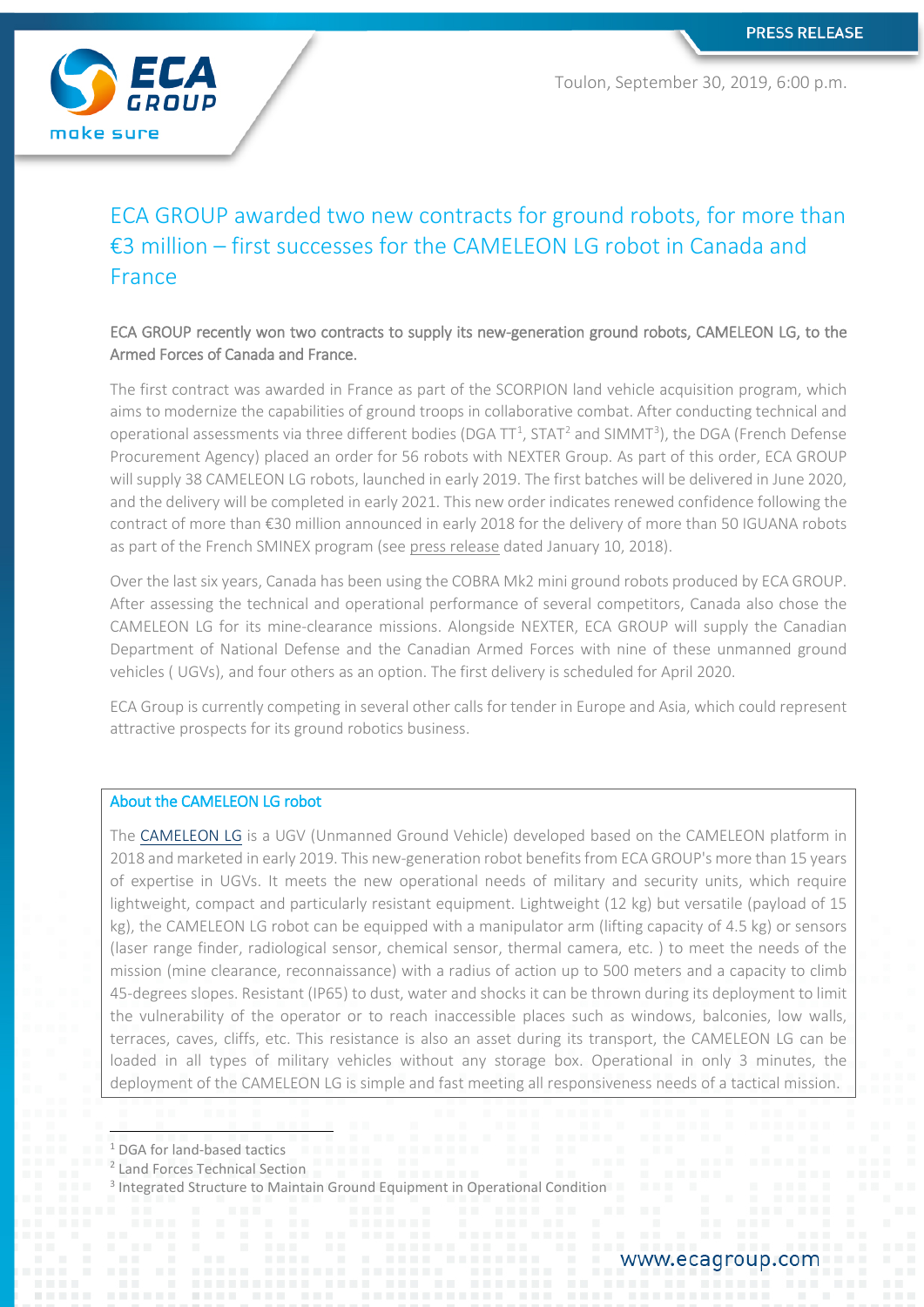



## Financial calendar

Third-quarter 2019 revenue: October 24, 2019 (before the stock market opening)